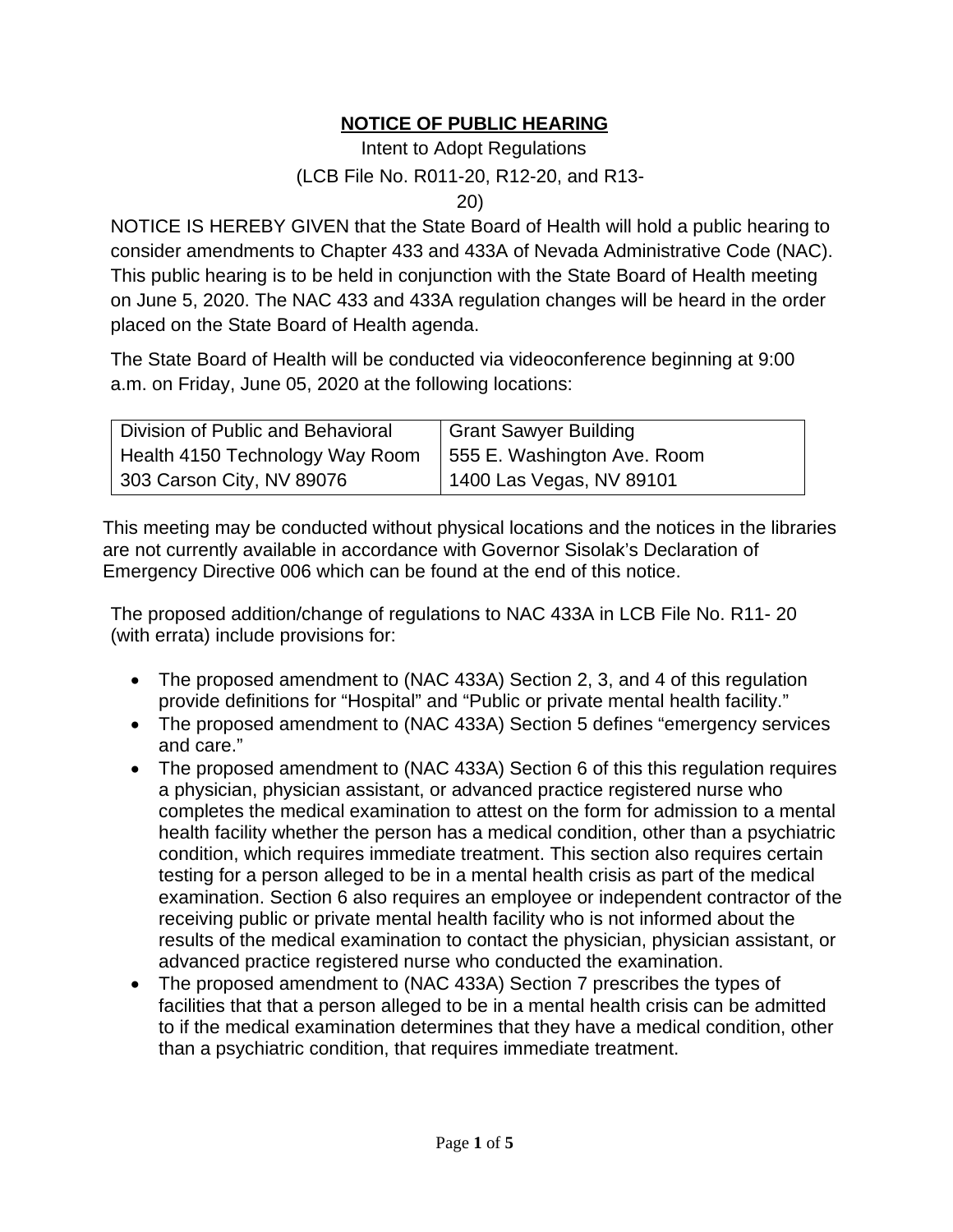• The proposed amendment to (NAC 433A) Section 8 requires the director of a public or private mental health facility or hospital to report certain information, and requires them to submit a quarterly summary concerning admissions to the facility or hospital to each regional behavioral health policy board.

The proposed addition/change of regulations to NAC 433 in LCB File No. R12- 20 include provisions for:

- The proposed amendment to (NAC 433A) Section 3 of this regulation provides the definition for "Director."
- The proposed amendment to (NAC 433A) Section 4 of this regulation provides the definition for "Practitioner."
- The proposed amendment to (NAC 433A) Section 5 of this regulation provides the definition of "Public or private mental health facility."
- The proposed amendment to (NAC 433A) Section 6 of this regulation provides the definition of "Working hours."
- The proposed amendment to (NAC 433A) Section 7 of this regulation states that this regulation does not apply to the use of chemical restraint, as defined in NRS 433.5456, or to the involuntary administration of psychotropic medication in an emergency, as defined in NRS 433.5466.
- The proposed amendment to (NAC 433A) Section 8 of this regulation states that a public or private mental health facility that has not established the procedures required in sections 9 to 14 cannot administer psychotropic medication without the consent of the patient unless the patient has been admitted to the facility involuntarily by court order and the practitioner obtains from the court that ordered the involuntary admission an order to administer the medication to the patient.
- The proposed amendment to (NAC 433A) Section 9 of this regulation states that psychotropic medication may only be involuntarily administered to a patient if the public or private mental health facility has completed the procedures set forth in sections 9 to 14 of this regulation and a decision has been made to involuntarily administer the medication.
- The proposed amendment to (NAC 433A) Section 10 of this regulation prescribes the conditions that must be met before a practitioner may request the involuntary administration of psychotropic medication to a patient for whom they are primarily responsible.
- The proposed amendment to (NAC 433A) Section 11 of this regulation requires the director of the public or private mental health facility to appoint a committee to hold a hearing on the request for the involuntary administration of medication, and an advisor to assist the patient in presenting his or her position to the committee.
- The proposed amendment to (NAC 433A) Section 12 of this regulation prescribes the duties of the advisor.
- The proposed amendment to (NAC 433A) Section 13 of this regulation prescribes the procedure for the committee hearing and requires the committee to forward its written recommendation to the director of the facility.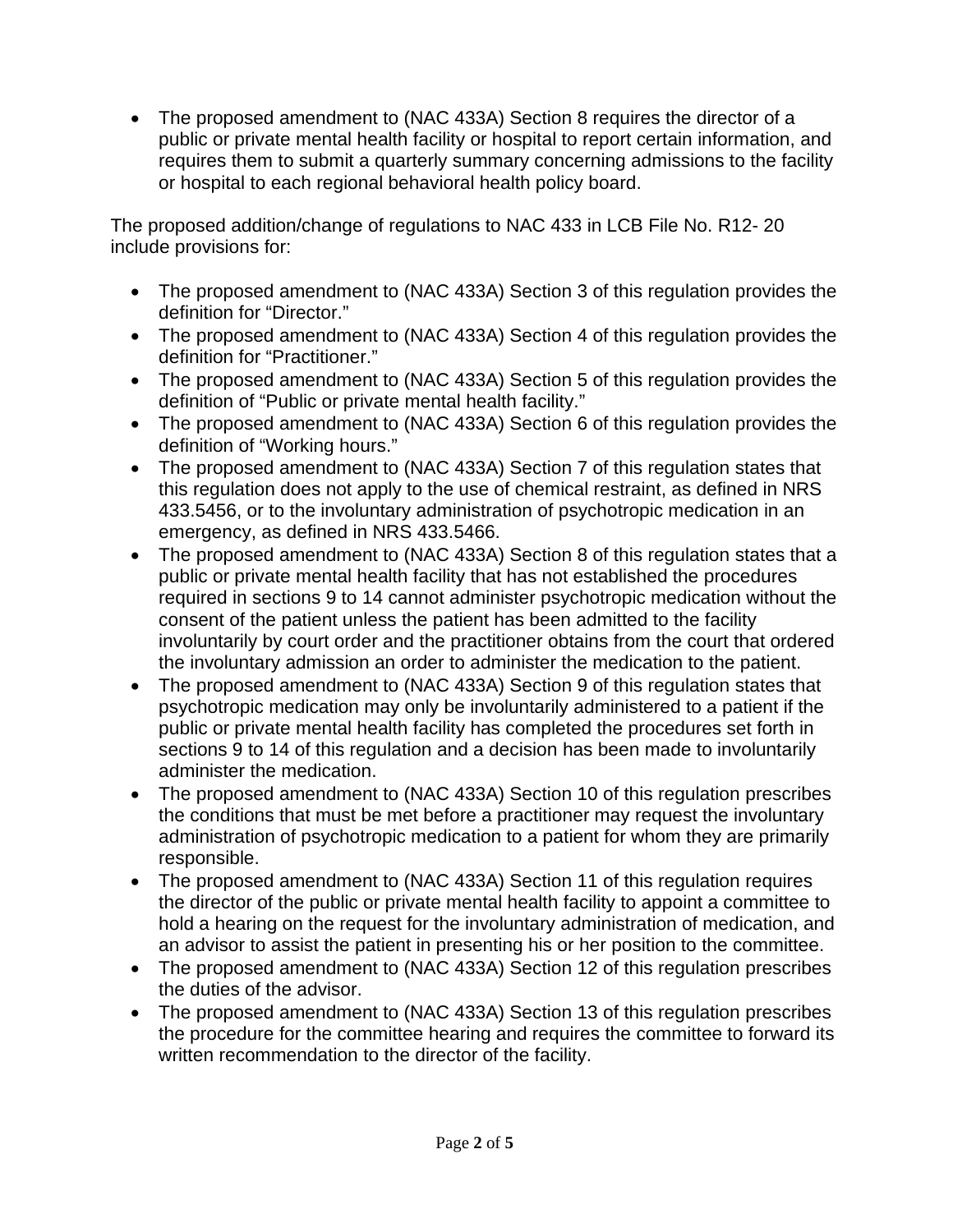• The proposed amendment to (NAC 433A) Section 14 of this regulation requires the director of the facility or a designated psychiatrist to review the recommendation of the committee and issue a final decision concerning the involuntary administration of psychotropic medication. If the involuntary administration is authorized, this section allows for the continuation of the involuntary administration for not more than 30 days. If the practitioner primarily responsible for treating the patient determines that a continuation of the involuntary administration of psychotropic medication for more than 30 days is required, this section requires the practitioner to submit another request.

The proposed addition/change of regulations to NAC 433 in LCB File No. R13- 20 (with errata) include provisions for:

- The proposed amendment to (NAC 433) Section 2 of this regulation provides the definition for "provider."
- The proposed amendment to (NAC 433) Section 3 of this regulation prescribes the requirements for the issuance or renewal of a license and the term of the license.
- The proposed amendment to (NAC 433) Section 4 of this regulation requires the licensee to develop and maintain certain operational policies.
- The proposed amendment to (NAC 433) Section 5 of this regulation prescribes the required training for certain employees of a provider of nonemergency secure behavioral health transport services.
- The proposed amendment to (NAC 433) Section 6 of this regulation requires a provider to obtain a criminal background check on any employee who serves on a vehicle that transports patients.
- The proposed amendment to (NAC 433) Section 7 of this regulation prohibits an employee who has been convicted of certain crimes from serving on a vehicle that transports patients. This section also prescribes the process by which an employee may seek to correct information acquired by the provider through a criminal background investigation.
- The proposed amendment to (NAC 433) Section 8 of this regulation requires a provider to hold certain liability insurance.
- The proposed amendment to (NAC 433) Section 9 of this regulation prescribes the requirements of the layout, equipment, maintenance, and staffing of a vehicle used for nonemergency secure behavioral health transport services.
- The proposed amendment to (NAC 433) Section 10 of this regulation requires the Division of Public and Behavioral Health to inspect each vehicle used for nonemergency secure behavioral health transport services.
- The proposed amendment to (NAC 433) Section 11 of this regulation prescribes the authorized uses of nonemergency secure behavioral health transport services.
- The proposed amendment to (NAC 433) Section 12 of this regulation requires a provider of nonemergency secure behavioral health transport services to maintain certain documentation and to submit a quarterly report to the Division of Public and Behavioral Health.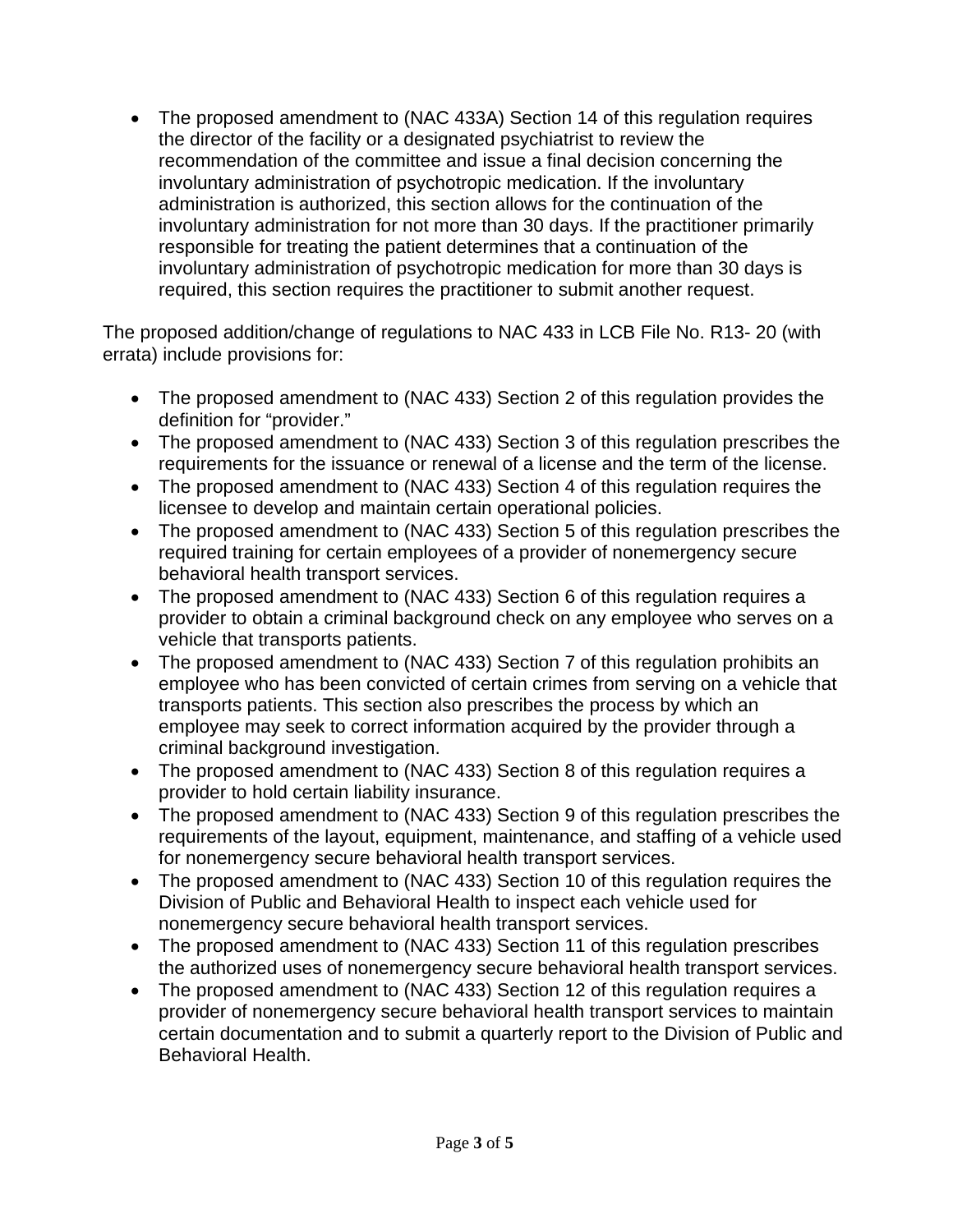- The proposed amendment to (NAC 433) Section 13 of this regulation authorizes the Division of Public and Behavioral Health to deny, suspend, or revoke a license for a violation of federal or state law or regulations relating to the provision of nonemergency secure behavioral health transport services.
- The proposed amendment to (NAC 433) Section 14 of this regulation prescribes the fees for initial application for a license, renewal, and late renewal of a license and the inspection and reinspection of a vehicle.
- 1. Anticipated effects on the business which NAC 433 and 433A regulates:
	- A. *Adverse effects*: The agency concludes the proposed regulations will produce a negligible impact on small businesses.
	- B. *Beneficial:* Clearly defines what is expected of the regulated community.
	- C. *Immediate:* The stated adverse and beneficial effects would be immediate impacts as soon as the proposed regulations become effective.
	- D. *Long-term:* The long-term impacts would be the same as the immediate impacts as it is not be expected that the impacts would go away.
- 2. Anticipated effects on the public:
	- A. *Adverse*: None anticipated.
	- B. *Beneficial:* Increased public health and safety.
	- C. *Immediate*: Increased public health and safety.
	- D. *Long-term:* Increased public health and safety.
- 3. There is no estimated cost to the Division of Public and Behavioral Health for enforcement of the proposed regulations. Enforcement of the proposed regulations will be incorporated into current administrative, registration, licensing and inspection processes.
- 4. The amendment to NAC 433, R13-20, Section 14 of this regulation establishes a fee for the initial application for a license, renewal, late renewal, inspection of a vehicle, and reinspection of a vehicle.
- 5. The proposed regulations do not overlap or duplicate any other Nevada state regulations.
- 6. Per NRS 233B.0608(3), The Division of Public and Behavioral Health prepared and distributed a Small Business Impact Questionnaire (SBIQ) to all community stakeholders, J-1 participants, and licensed facilities in the State. The responses received were analyzed and used to generate the Small Business Impact Statement (SBIS) which was approved by the Administrator on January 21, 2020.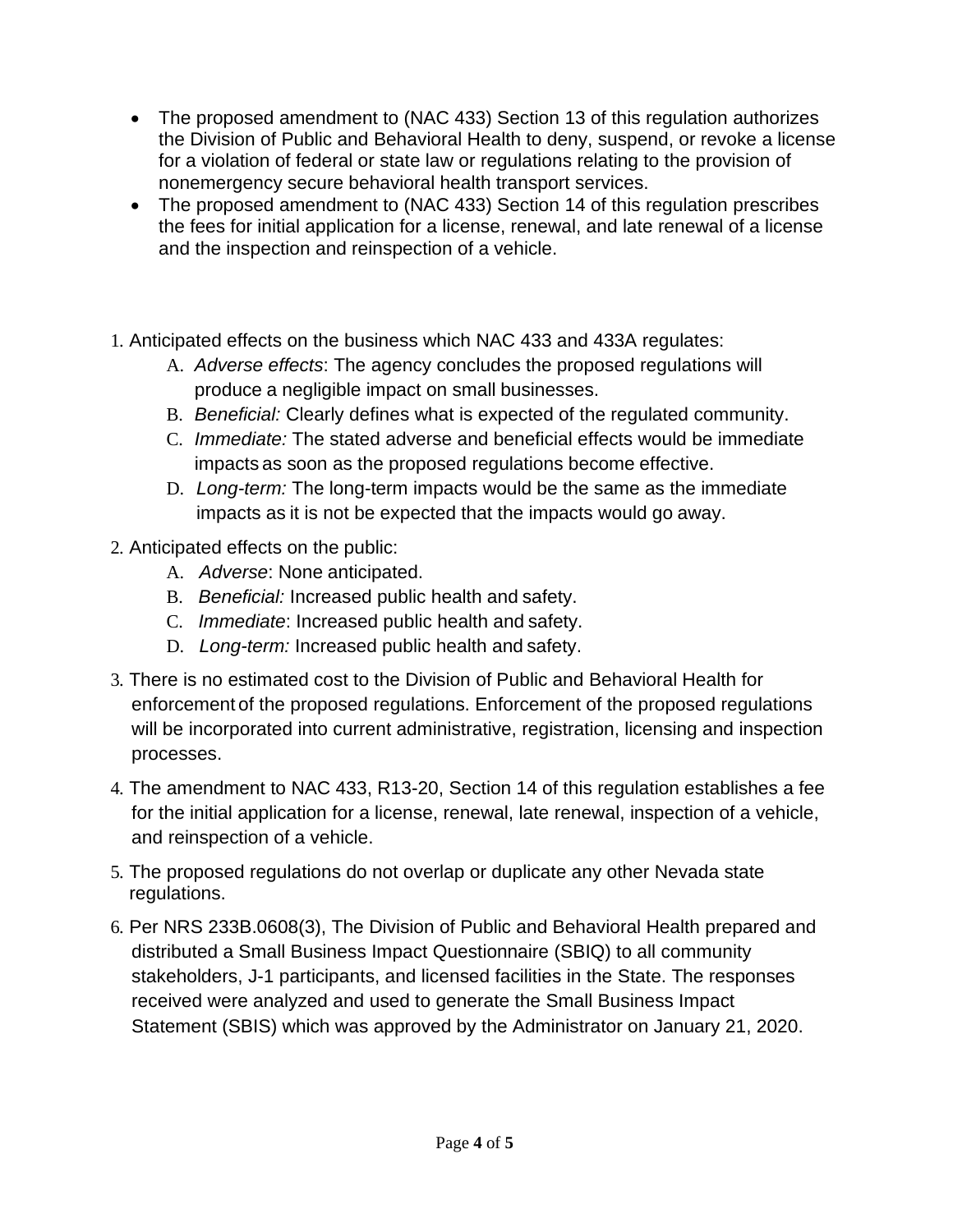7. Members of the public may make oral comments at this meeting. Persons wishing to submit written testimony or documentary evidence in excess of two typed, 8-1/2" x 11" pages must submit the material to the Board's Secretary, Lisa Sherych, to be received no later than Friday, May 06, 2020 at the following address:

> Secretary, State Board of Health Division of Public and Behavioral Health 4150 Technology Way, Suite 300 Carson City, NV 89706

Written comments, testimony, or documentary evidence in excess of two typed pages will not be accepted at the time of the hearing. The purpose of this requirement is to allow Board members adequate time to review the documents.

A copy of the notice and proposed regulations are on file for inspection and/or may be copied at the following locations during normal business hours:

Division of Public and Behavioral Health 4150 Technology Way, Suite 300 Carson City, NV 89706

Division of Public and Behavioral Health 4220 S. Maryland Parkway, Bldg. D, Suite 810 Las Vegas, NV 89119

Nevada State Library and Archives 100 N. Stewart Street Carson City, NV 89701

Copies may be obtained via mail by calling the Bureau of Behavioral Health Wellness and Prevention at (775) 684-4190 in Carson City.

A copy of the regulations and this notice can also be found on-line by going to:

<https://dpbh.nv.gov/Programs/ClinicalSAPTA/dta/Statutes/SAPTAStatutes/>

https://www.leg. <https://www.leg.state.nv.us/Register/2020Register/R011-20P.pdf> (Regulations Only)

<https://www.leg.state.nv.us/Register/2020Register/R012-20P.pdf>

(Regulations Only)

<https://www.leg.state.nv.us/Register/2020Register/R013-20P.pdf>

(Regulations Only)

<https://www.leg.state.nv.us/App/Notice/A/>